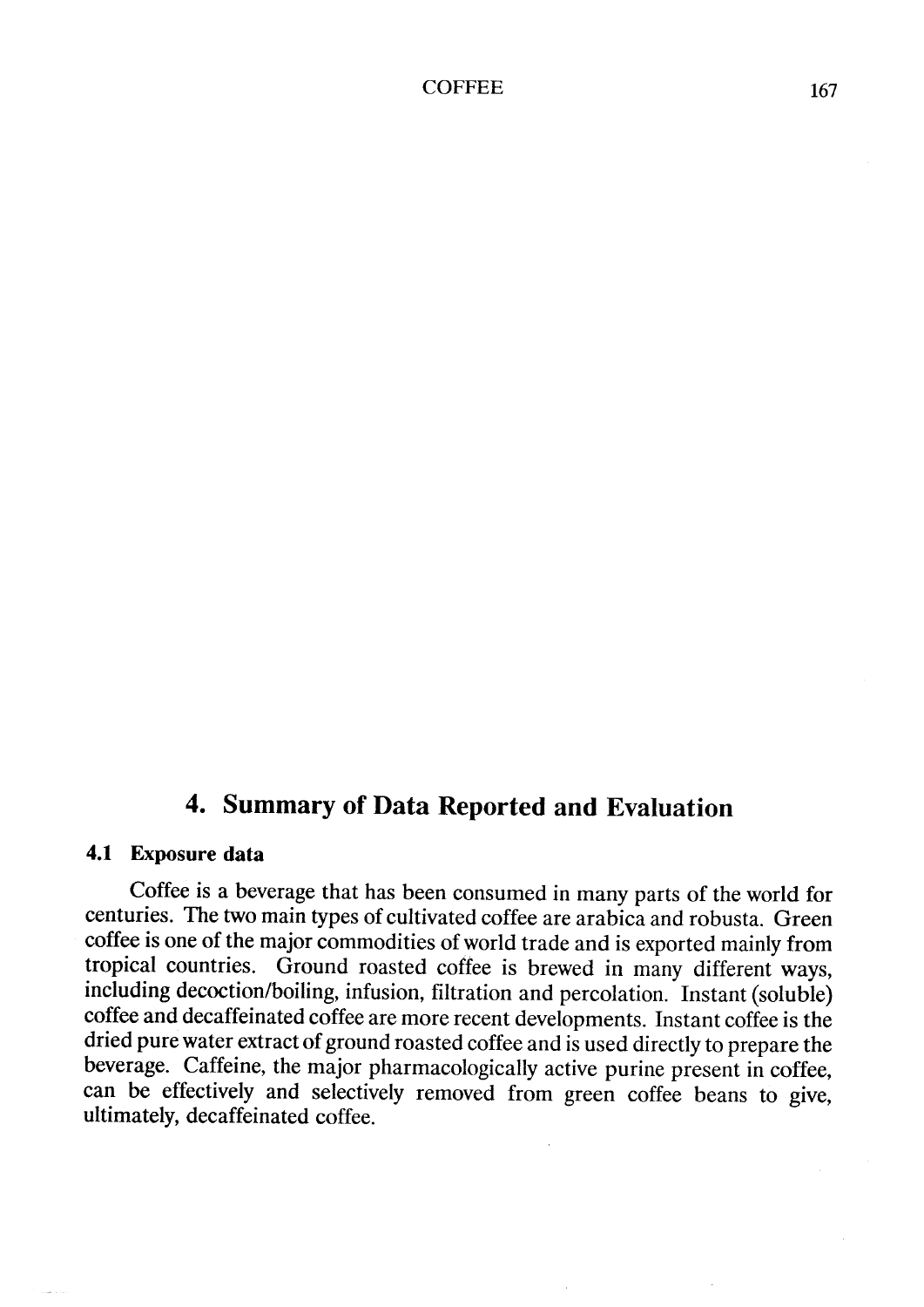Worldwide consumption of roasted coffee was estimated ta be 4.3 milion tonnes per year in 1983-87. Per-caput consumption in Nordic countries is two or three times higher than that in Canada, the USA and other countries of Europe. These regions have higher consumption levels than in the rest of the world.

Over 700 volatile compounds in many structural categories have been identified in roasted coffee, as well as numerous nonvolatile components (e.g., polysaccharides, melanoidins, protein-like products, chlorogenic acids). Arabica and robusta green coffees contain average caffeine levels of 1.2% and 2.2%, respectively, on a dry weight basis. Depending on the brewing method and species of coffee used, caffeine levels in the beverage are generally in the range of 70-150 mg per cup. Many volatile aldehydes and ketones have been characterized in coffee, including glyoxal and methylglyoxal. Occasional contamination of green coffees with mycotoxins has been reported.

#### 4.2 Experimental carcinogenicity data

Coffee was tested for carcinogenicity in one study in mice and in two studies in rats by oral administration. The mice received instant coffee in the diet for their lifetime, including the gestation period; no increase in tumour incidence was reported. Rats were given brewed coffee as the drinking fluid in one study; a slight increase in the number of tumour-bearing animals was seen only among males in the lowest dose group. ln another study, rats were given different samples of instant coffee, decaffeinated coffee or decaffeinated coffee supplemented with caffeine; no increase in tumour incidence was observed.

These three studies are suggestive of an absence of relationship between coffee and cancer in experimental animals, but the incomplete reporting of the study in mice precludes a definitive evaluation at present.

ln a number of studies, various known carcinogens were administered by different routes either simultaneously or sequentially with coffee in water as the drinking fluid or in the diet. Several of these studies, however, suffered from various limitations and were not considered for the evaluation.

ln one of the adequate studies, coffee reduced the number of pancreatic tumours per animal in azaserine-treated rats maintained on a high-fat diet; the result may have been due in part to impaired growth. No significant effect of coffee was found on the number of pancreatic tumours per animal induced in hamsters by N-nitrosobis(2-oxypropyl)amine. ln separate experiments, rats on two different diets were treated intravenously or orally with a single dose of 7,12-dimethylbenz $[a]$ anthracene in combination with coffee. No difference in the number of rats with mammary tumours was found as compared to animaIs receiving 7,12-dimethylbenz $[a]$ anthracene only; a significant decrease in the number of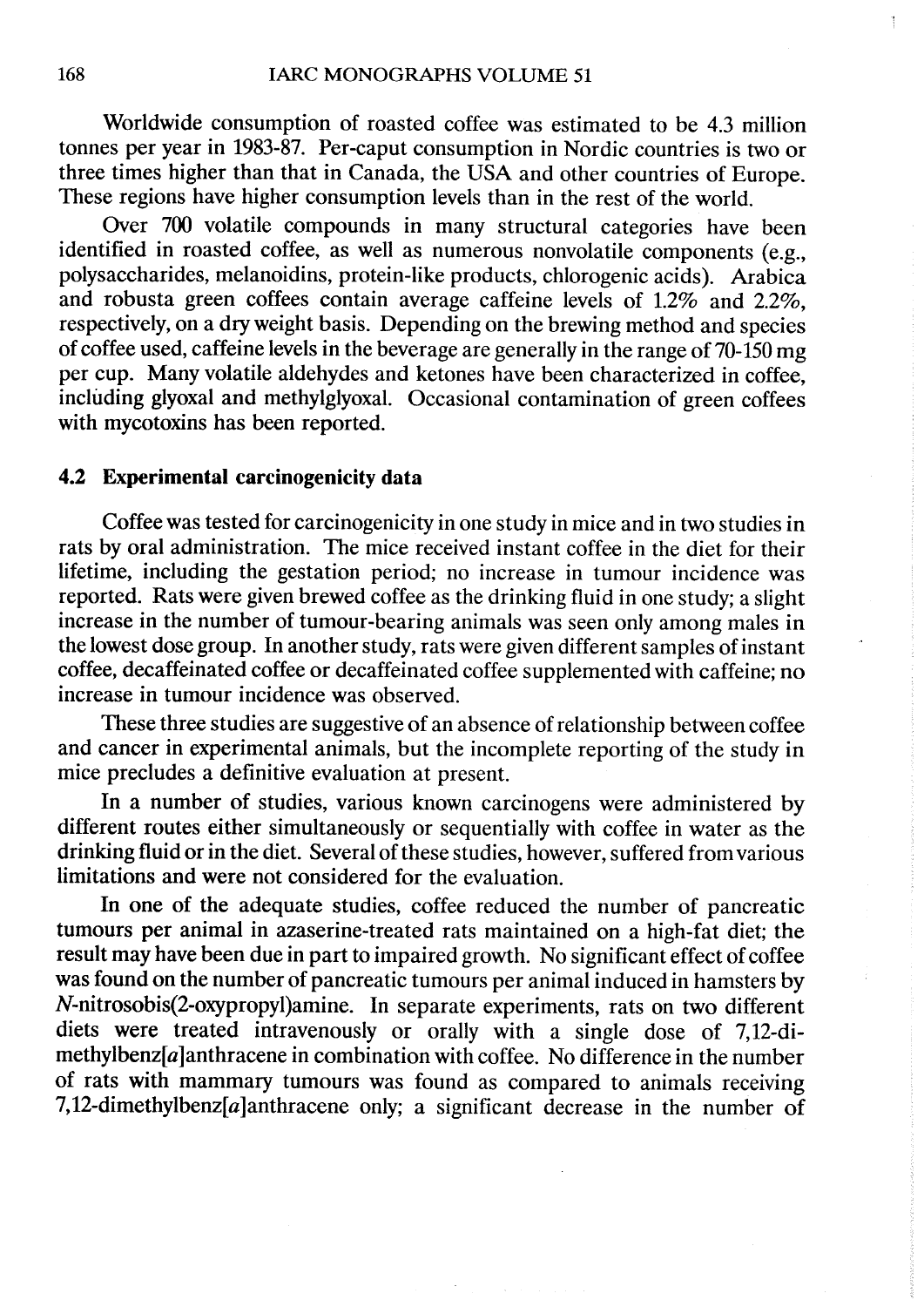#### COFFEE 169

mammary tumours per animal was observed after administration of coffee only in rats treated intravenously and not in those treated orally with 7,12-dimethyl $benz[a]$ anthracene.

## 4.3 Human carcinogenicity data

#### (a) Descriptive studies

The risk for cancer associated with coffee consumption has been investigated in several descriptive geographical and temporal studies. There was no consistent association between coffee intake, usually estimated indirectly from trade data, and cancer risk, although significant results were occasionally reported in a number of studies. Pancreatic cancer was correlated with coffee consumption in all of the studies in which the relationship was examined. None of the ecological studies showed an association with risk for bladder cancer.

# (h) Analytical studies

(i) AlI sites

A cohort study in which a case-control analysis was used showed a nonsignificant reduction in risk for mortality from cancer at aIl sites with increased coffee consumption. A second cohort study with longer follow-up reported a nonsignificant increase in mortality after adjustment for age, smoking and other confounders.

# (ii) Bladder and urinary tract cancer

Two cohort studies reported findings on bladder cancer incidence. ln one, there was a nonsignificant increase in risk; the second showed neither an increase nor a decrease.

Of the 26 case-control studies considered that provided information on the possible relationship between coffee drinking and the occurrence of urinary tract cancers, predominantly of the bladder, in very different populations, 22 were used to make the evaluation. ln 16 studies, a weak positive association was seen with consumption of coffee as compared to nonconsumption; in seven of these the association was significant, with a dose-response relationship in three. No association was seen in the six remaining studies. The association persisted, but was less clear, when reported nonsmokers were considered in seven of the 16 studies, suggesting that confounding by tobacco smoking is unlikely to be the sole explanation for this finding. The association was also found in men and women separately, suggesting that occupational factors could not fully explain the finding.

Of the four available case-control studies, three indicated a slightly increased risk for transitional-cell cancers of the renal pelvis and ureter, but none of the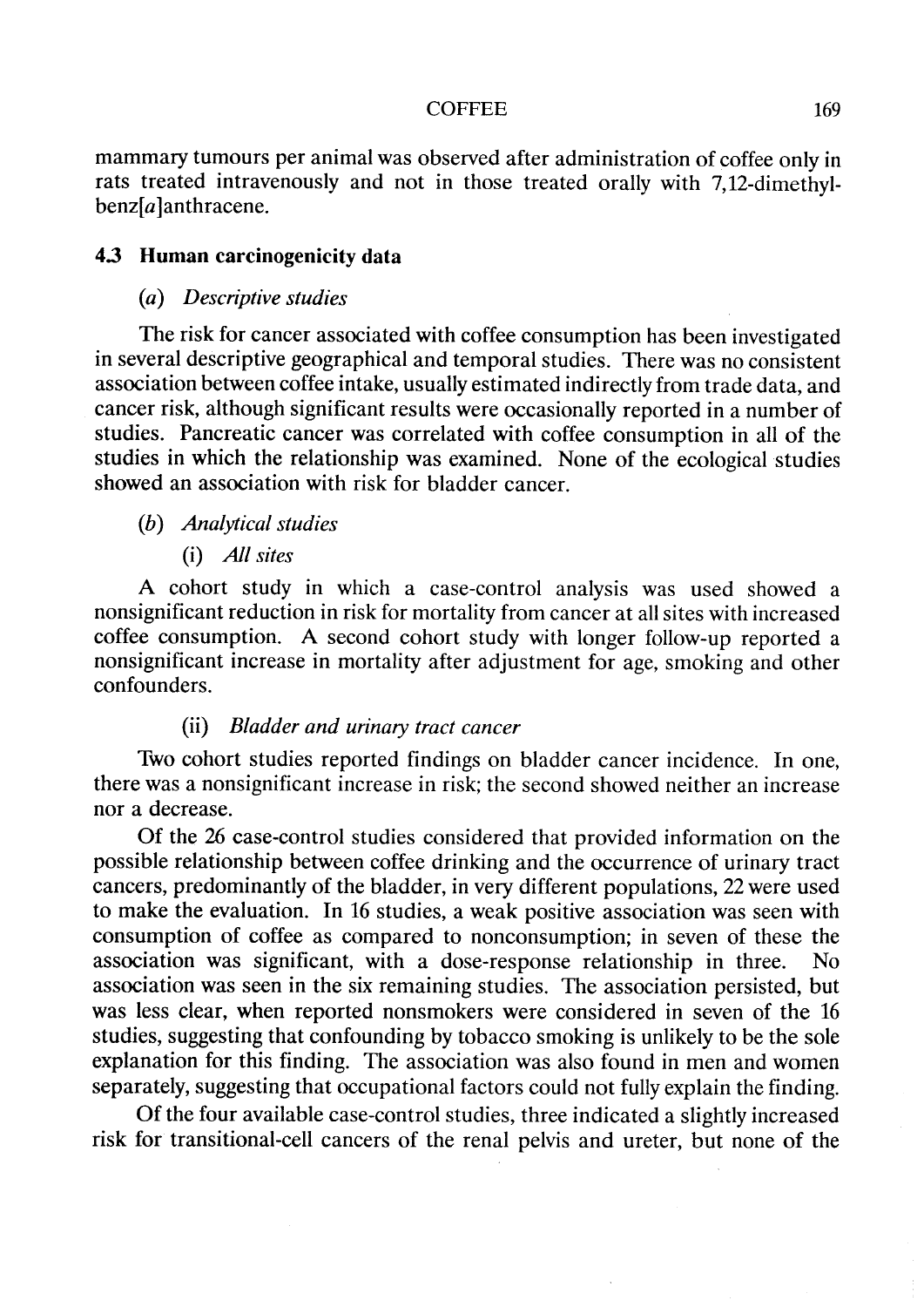results was significant. Six case-cntrol studies and one cohort study do not provide evidence of a consistent association between adenocarcinoma of the kidney and coffee drinking.

Although drinking of decaffeinated coffee was addressed in six case-cntrol studies, it was not possible to distinguish the effects from those of coffee containing caffeine.

Taken as a whole, these data are consistent with a weak positive relationship between coffee consumption and the ocurrence of bladder cancer, but the possibility that this is due to bias or confounding cannot be excluded.

# (ii) Breast cancer

None of the seven case-cntrol studies has suggested the existence of an association between breast cancer risk and the consumption of coffee. AlI of the studies gave relative risk estimates that were near unity. One study presented results on instant coffee separately and also found no association; three studies showed no association with decaffeinated coffee consumption. Confounding due to recognized risk factors for breast cancer was controlled in most studies. There is no reason to believe that measurement error or confounding was responsible for the finding.

# (iv) Cancer of the large bowel

Cohort studies that addressed the issue of coffee drinking and risk for cancer of the colon or rectum were not particularly informative but have generally been interpreted as showing no association.

Of the 12 informative case-cntrol studies, Il indicated inverse ('protective') associations between coffee consumption and risk for colorectal cancer, which reached significance in five. A significant dose-response relationship was seen in one study. At present, it is not possible to exclude bias and confounding as the source of the apparent inverse association, but the collective evidence is also compatible with a 'protective' effect.

#### (v) Pancreatic cancer

Six cohort studies provide data on the relationship between coffee consumption and pancreatic cancer. None reported a significant association with increased consumption; any nonsignificant increase was reduced following adjustment for smoking.

Twenty-one case-cntrol studies have reported on the relationship between coffee consumption and pancreatic cancer. An early report showed a positive relationship, with a significant dose-response, in women but not in men, which persisted after removing those controls with digestive disorders. Another study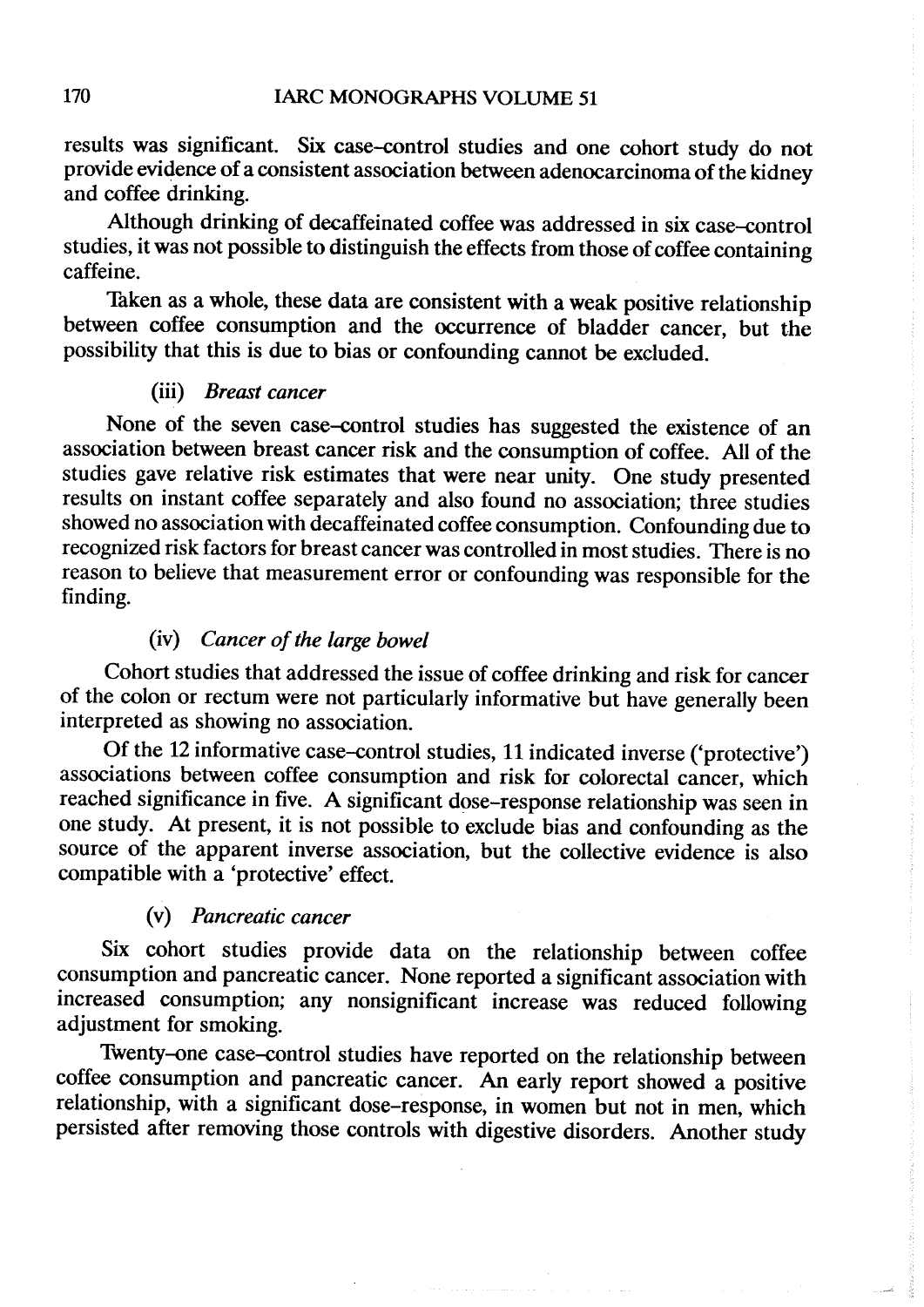#### COFFEE 171

reported a significant relationship with decaffeinated coffee but not with consumption of all kinds of coffee. Nineteen subsequent reports have been less positive overall. ln ten of these studies, a positive association was seen; in three of these, the findings were significant, with a dose-response relationship in two studies. No association was seen in seven studies, and a weakly negative association was found in another. A nonsignificant increase in risk for the highest exposure group has been a more consistent finding, but this has generally become weaker after adjustment for smoking and may be the result of residual confounding. Potential biases associated with the comparability of case and control groups also complicate interpretation, and methodological problems were noted in some studies.

Taken as a whole, the data are suggestive of a weak relationship between high levels of coffee consumption and the ocurrence of pancreatic cancer, but the possibilty that this is due to bias or confounding is tenable.

The results with regard to decaffeinated coffee are less comprehensive but have generally been negative.

#### (vi) Ovarian cancer

ln two case-cntrol studies of coffee drinking and risk for ovarian cancer, a significant increase in risk was found, whereas in five others small, nonsignificant increases were noted. An overall analysis of the data indicates a marginal, significant increase in relative risk, but bias from unidentitìed sources or even chance cannot be ruled out.

The few available studies do not suggest that drinking decaffeinated coffee increases the risk for ovarian cancer.

#### (vii) Gastric cancer

The relationship between coffee drinking and gastric cancer was studied in five case-cntrol investigations, none of which showed an association.

# (viii) Cancers of the upper digestive tract

Six case-cntrol studies assessed the association between coffee drinking and cancers of the oesophagus, mouth and pharynx. After adjustment for confounding variables, the frequency of coffee drinkingwas not associated with risk for cancer in any of these studies. Overall, no association was found between coffee drinking and cancers of the upper digestive tract, except when populations who drink coffee at very high temperatures were studied.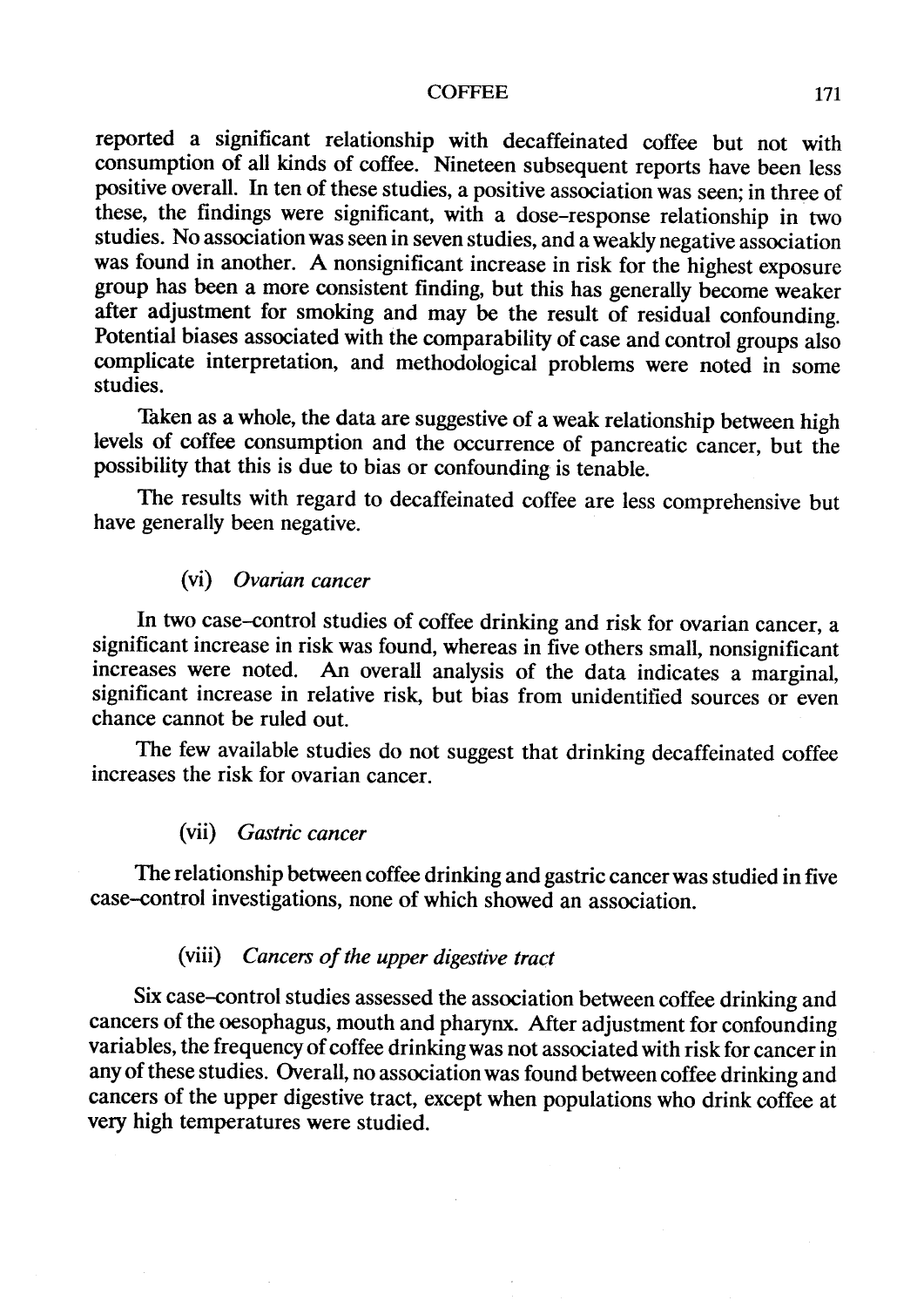#### (ix) Cancers at other sites

ln one case-cntrol study, no association with the ocurrence of liver cancer was found among coffee drinkers after adjustment for smoking and alcohol consumption.

Two cohort studies and one case-cntrol study showed no association with lung cancer.

A cohort study reported associations between coffee drinking and Hodgkin's disease and lymphatic and myeloid leukaemia; no association was reported with the ocurrence of non-Hodgkin's lymphoma, malignant melanoma, or other and unspecified leukaemias. One case-cntrol study showed an increased incidence of carcinoma of the vulva among coffee drinkers. A single cohort study showed an association with cervical cancer.

#### 4.4 Other relevant data

#### (a) Toxic effects

The available evidence cannot be used to establish a significant, independent relationship between coffee consumption and morbidity or mortality from coronary heart disease. The question remains open, however, especially in view of the finding that some methods of coffee preparation are associated with an elevation in plasma levels of cholesterol and low-density lipoproteins.

# (h) Effects on reproduction and prenatal toxicity

The teratogenic potential of coffee and caffeine-cntaining beverages was investigated in two cohort and four case-control studies. Two studies (one cohort and one case-control) found significant positive associations between the consumption of caffeine-cntaining drinks and the risk for malformations. The remaining four studies (one cohort and three case-control), which included the three most informative reports, failed to find an association. Taken together, these studies do not provide evidence of a teratogenic effect of coffee intake.

Eight studies, from Costa Rica, the Federal Republic of Germany, the UK and the USA, reported an association between decreased birth weight and intake of coffee and caffeine-containing beverages, which was statistically significant in the crude analyses. After correction for confounding variables, including smoking, four of the studies reported positive associations which were significant. Of two other studies, one reported an increased risk among heavy consumers which, however, was not significant, and the other reported a positive association of only borderline significance. The two remaining studies did not show an association after adjustment for confounding. Reporting of coffee consumption was usually most complete for the first and second trimesters, while the greatest impact on birth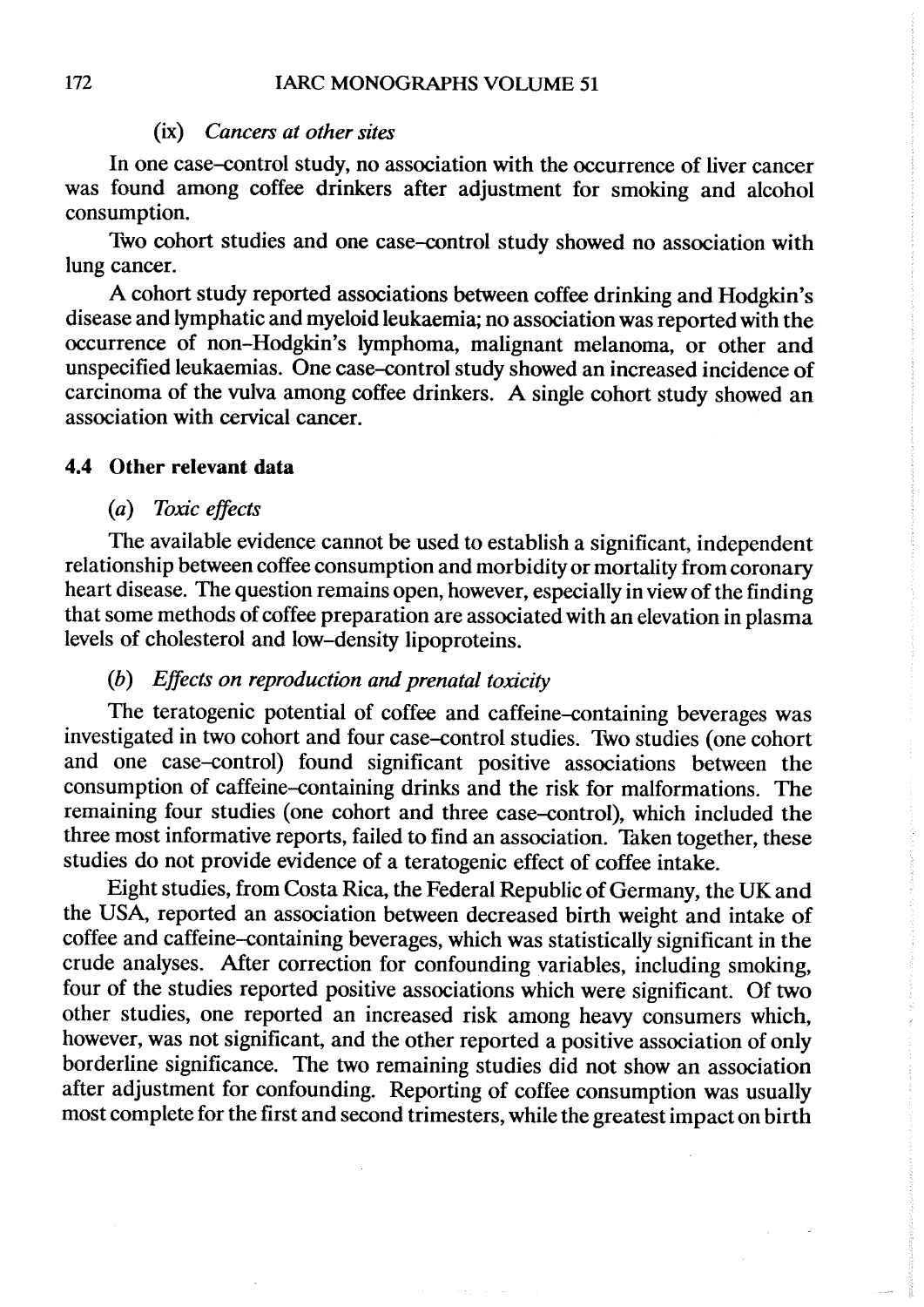#### COFFEE 173

weight may be from consumption during the last trimester. Overall, the data provide an indication that maternal coffee drinking reduces the birth weight of offspring.

Of the three studies with adequate design and interpretation, only one showed a clear dose-response relationship.

Information conceming prematurity was insufficient for conclusions to be drawn about an effect of coffee consumption. One study provided evidence of a relationship between late spontaneous abortions and moderate to heavy coffee consumption.

No effect on reproduction was observed in rats given percolated or drip (filtered) coffee as the drinking fluid. Developmental delays were observed in the offspring of coffee-treated rats, including decreased fetal and neonatal body weights and delayed ossification. No teratogenic effect was observed.

No teratogenic effect or effect on reproduction was observed in rats given instant coffee as the drinking fluid or as crystals in the diet. In the offspring of treated rats, delayed development was observed, including decreased fetal and neonatal body weight and delayed ossification shortly before birth.

No teratogenic effect or effect on reproduction was observed in rats given decaffeinated coffee (either brewed or instant) as the drinking fluid, although a decrease in body weight of offspring was observed.

The reproductive effects seen in these studies ocurred only at levels of coffee much higher than those to which humans are exposed.

# (c) Genetic and related effects

Otherwise healthy splenectomized coffee drinkers, some of whom occasionally drank tea, had an increased frequency of micronuclei in both reticulocytes and mature eryhrocytes.

The urine of coffee drinkers was not mutagenic to bacteria but induced chromosomal aberrations in cultured mammalian cells.

Brewed coffee induced chromosomal aberrations and sister chromatid exchange in cultured human lymphocytes. Sister chromatid exchange was also induced in cultured mammalian cells. ln insects, negative results were obtained for aneuploidy, chromosomal aberrations, dominant lethal effects and sex-linked recessive lethal mutation; brewed coffee gave weakly positive results in assays for somatic cell mutation and mitotic recombination. In bacteria, it was mutagenic, particularly to strains with enhanced sensitivity to oxidative mutagens, and induced DNA damage.

Instant coffee did not induce sis ter chromatid exchange or micronuclei in the bone-marrow cells of rodents treated in vivo. It induced chromosomal aberrations in cultured human lymphocytes and induced mutations and sister chromatid